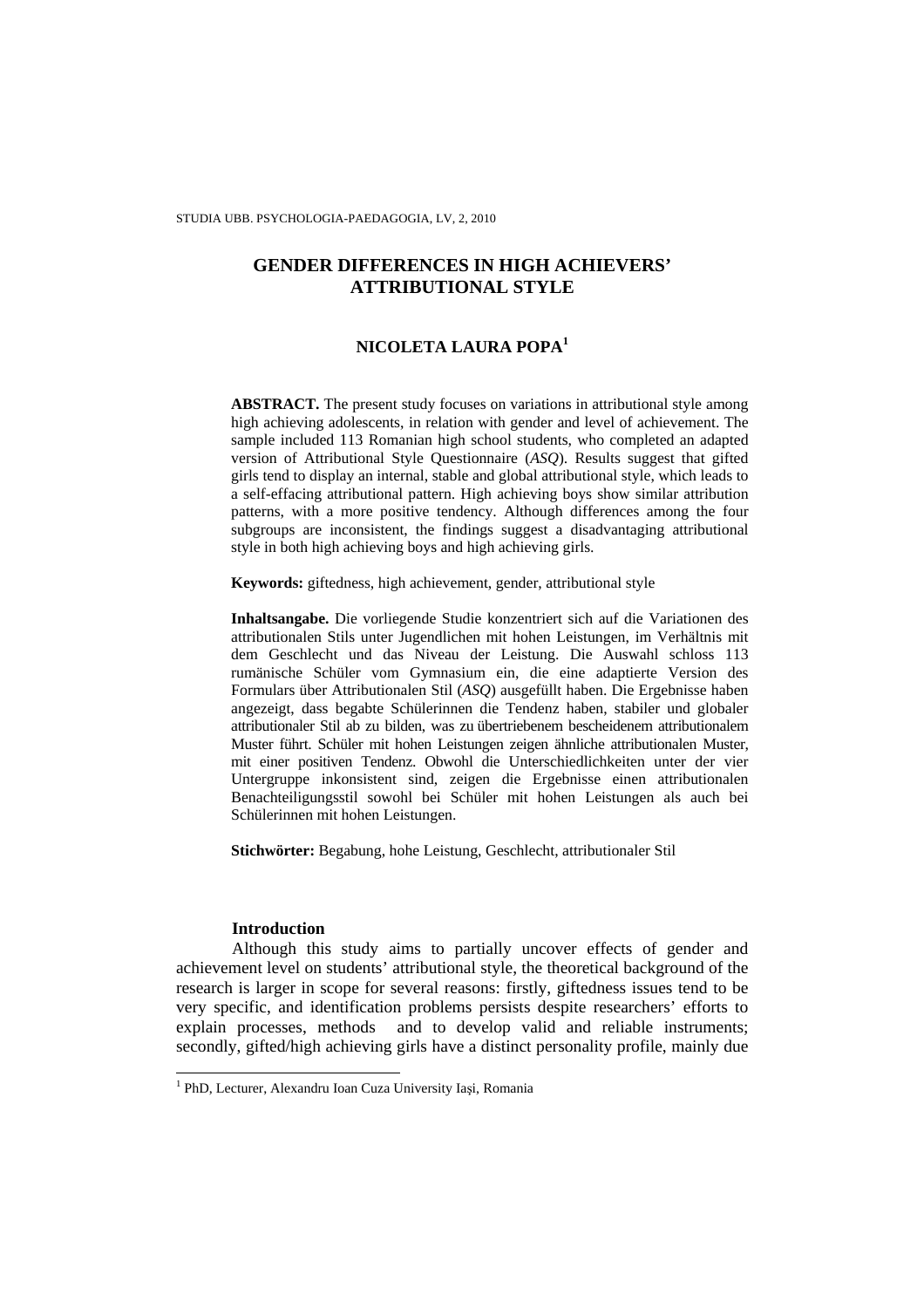to socialization influences, which affects their educational track and career expectations; and thirdly, there is a need to review studies on gifted students' attributional style, and associated characteristics. Approaching these matters is relevant especially in the context of the growing interest for gifted students, and appropriate counseling and educational provisions. On the other hand, attributional style, as isolated personality variable or combined with other characteristics as selfefficacy, self-concept, self-esteem, decision-making style etc. may have important effects on academic achievement in both average and high achievers.

There is a rather large body of research on high school students' attributional style, but less work has been done to document attribution patterns among high achieving boys and girls. Therefore, the present study addresses the research problem of gender and achievement level as influencing factors for students' attributional style. Gender-related assumptions in the field lack the support of sufficient empirical data and our research attempts to answer this specific need, searching for particularities in high achievers' attribution patterns. We explored the issue through a rather simple research design, and due to study's limitations (mainly the size and the composition of the sample, the lack of longitudinal information on participants) findings may be generalized with caution. Additional information is also needed for doubtlessly concluding on effects of gender and achievement level on attributions' internality, stability and globality.

Our approach of the research problem includes an extensive literature review, concentrated on three issues: explaining the overlaps of the terms giftedness and high achievement, summarizing available research outcomes on gender and giftedness, discussing present scientific knowledge on gender differences among gifted students, in terms of attribution patterns and related personality features. Previous studies reviewed in this article support our research choices: the samples of high achievers and average achievers have been established based on cumulative information gathered through intelligence tests, academic records, and results in various academic competitions; and attributional style has been explored with an adapted version of *Attributional Style Questionnaire* (*ASQ,* Peterson et al., 1982). Results are discussed against the literature reviewed as theoretical background, and final conclusions are provided.

# **Gender and giftedness: the scope of research interests**

*Giftedness / High Achievement.* Although avoided in the title, *giftedness* is one of the central concepts in the present study. It may be considered a quite confusing term, due to the variety of accepted definitions. Several theoretical models of giftedness are currently used as foundation of giftedness' identification and education processes (Gagné, 1999; Gardner, 1999; Mönks, 1992; Renzulli, 1998, 2000; Sternberg, 1990). Most of the concurrent definitions accept that high achievement in one or multiple academic domains may be interpreted as giftedness.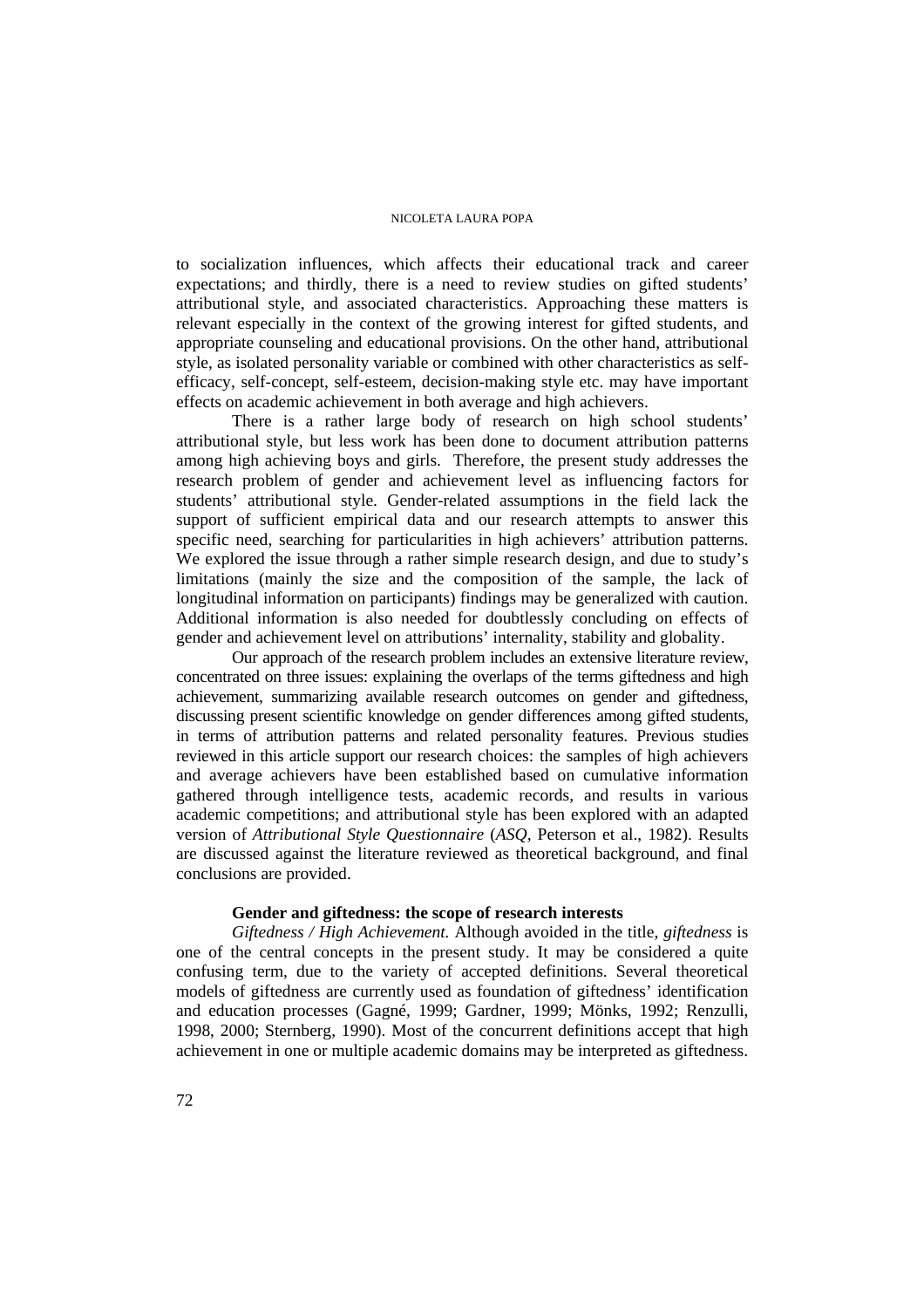### GENDER DIFFERENCES IN HIGH ACHIEVERS' ATTRIBUTIONAL STYLE

One of the most influential definitions within the field offered by Marland (1972, p. ix) indicates high performance as part of manifested giftedness: "Gifted and talented children are those identified by professionally qualified persons who, by virtue of outstanding abilities, are capable of high performance". In the attempt of defining giftedness from a developmental perspective, researchers identify a theoretical category – the so called achievement-oriented models of giftedness (Mönks & Mason, 2000), which support the idea that *achievement* is the observable output of giftedness. The most influential achievement-oriented model of giftedness is the "three-ring conception" of J. S. Renzulli (1998, 2000), which emphasizes that high achievement is based on outstanding level of ability, task commitment and creativity. The model has been improved by F. J. Mönks (1992), who placed the three rings in the context of environmental influences on gifted adolescents' development (school, family and peers are named to be most influential environmental factors at this age).

The achievement-oriented approach in defining giftedness and authors' distinction between potential and realized capacities may be questioned, but it has several advantages: it serves both high achievers and underachievers, provides opportunity for educational interventions and equally orients theorists and practitioners' attention on human potential and processes associated to its full achievement and recognition (Mönks & Mason, 2000).

Based on contributions discussed above, the term "high achievers" is preferred, and identification of participants has been conducted by considering both intelligence tests results and students' level of academic achievement.

*Gender and giftedness/ high achievement*. Gender differences among gifted individuals have been subject of numerous studies, most of them searching for explanations for gifted girls' and women' problems in fulfilling their potential.

Early and recent studies underline that giftedness is evident in the girls at an earlier age than boys because gifted girls are more likely to show developmental advancement in a variety of areas: gifted girls are likely to speak earlier, to read earlier, and to write earlier than gifted boys (Silverman, 1986). Gifted girls outperform gifted boys in classroom achievement throughout the school years, maintaining higher grades in all subjects (Gallagher, 1985), but the age of adolescence seems to bring changes in gifted girls' aspirations, expectations and achievement (Kerr, 1997).

However, gifted girls may have career interests more similar to those of gifted boys (Silverman, 1986) and tend to be less rigid in their sex role identification than average girls (Hay & Bakken, 1991; Kerr, 1997). Although the number of gifted females interested in math and natural sciences is increasing, they continue to avoid the physical sciences, computer science, and engineering (Campbell & Clewell, 1999).

A study of adolescents' attitudes toward their own giftedness notices that gifted girls were evidently concerned about the impact of their giftedness on others' attitudes (Kerr, Colangelo & Gaeth, 1988). Although most of them believed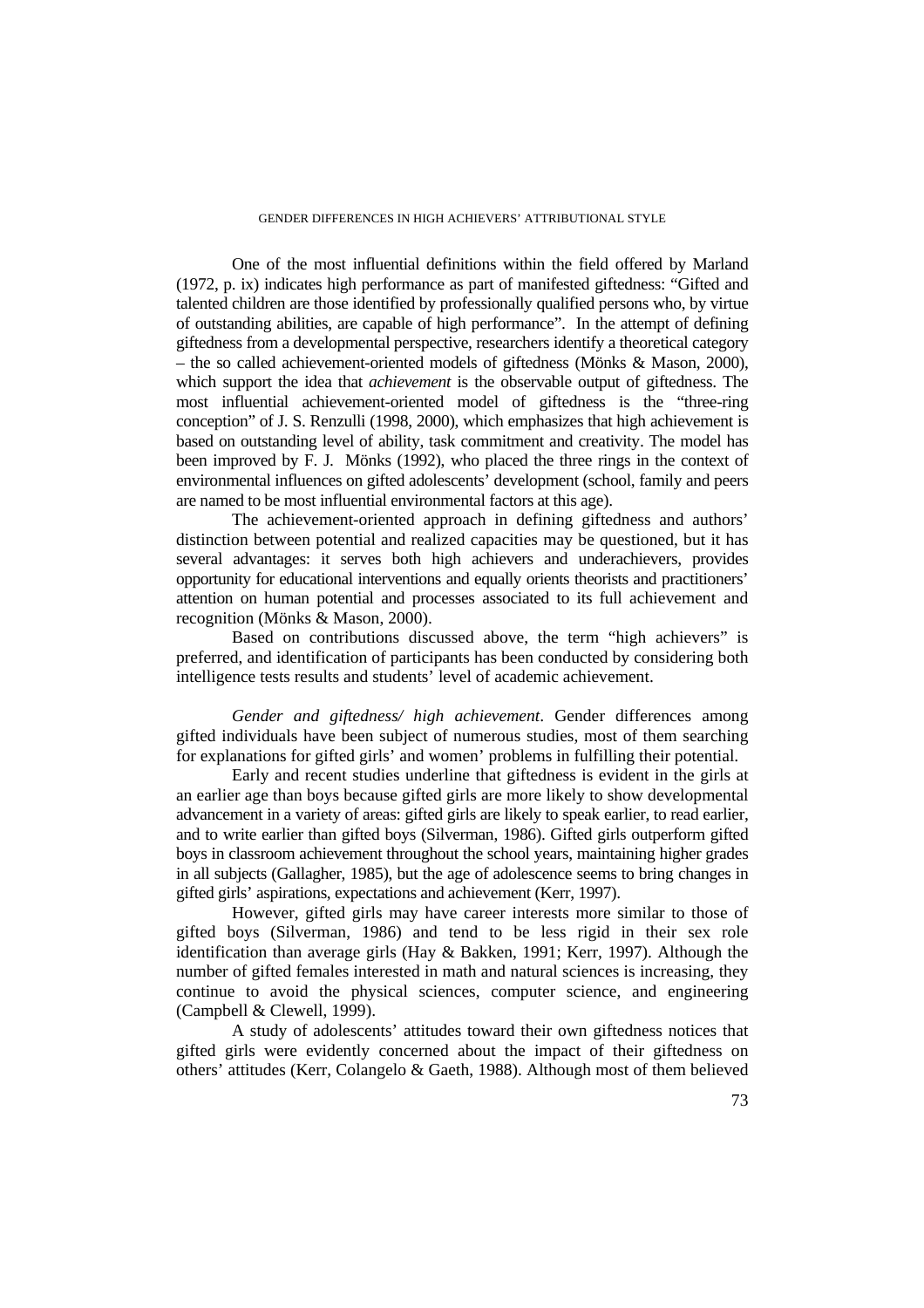that there were some social advantages to being gifted, females saw more disadvantages than their male peers. There was a deep ambivalence about the label *gifted* as well as concern about negative images others might hold of that label. There is also evidence that gifted girls are also vulnerable to loss of self-esteem (Lea-Wood & Clunies-Ross, 1995) and to risky behaviors that can jeopardize their goals and dreams (Kerr & Robinson-Kurpius, 1999).

Researchers agree upon the idea that social stereotypes affect dramatically the lives of gifted girls and women: they have been excluded to a large degree for their contributions and accomplishments because societal rules restrict women's opportunities and achievements within society's structure. Personal goals are often compromised for the sake of family and other responsibilities, and lost opportunities become the norm as women fail to pursue original goals. Hollinger and Fleming (1992) studied career choices made by gifted young women. Their examination revealed that at age 29, young women "have yet to achieve the educational, career, and lifestyle aspirations they identified in adolescence" (p. 207). Arnold (1987) noted similar results from her study: by their final year in college, women have already compromised their original career goals, and have changed to fit in with their perceptions of the multiple roles they would have as wives and mothers. Conditions such as these can limit women' realization of their potential, and, if recognition does occur, it may come late in life (Heilbrun, 1979; Rubin, 1994).

Barriers in social affirmation of women' giftedness can be discussed either as internal factors or external determinants, both categories being extensively analyzed in previous research. This study will focus on attributional style, as one of the internal factors which can make the difference between gifted males and females.

*Gender and attribution style in high achievers*. Although numerous studies have been conducted on students' attributional style, less effort has focused on gifted students' attribution patterns.

Gifted girls and females are considered underserved in the present educational systems, especially in the programs oriented toward sciences, and attributional style, as an important type of self-cognition, has been suggested as one of the underachievement factors.

Factors associated with gifted girls' underachievement during school years and adulthood are multiple, either internal (personality factors) and external (mainly explicit and implicit influences of parents and teachers). One of the most influential works on gifted females and their struggle to fulfill their potential, written by B. Kerr (1997), reveals some of these barriers in gifted girls' development: sex-role stereotypes which determine children by the age of eleven to lose their assurance in themselves and their abilities, difficult psychological adjustment of gifted girls and women to society's expectations.

According to S. M. Reis (2002), the factors may include dilemmas about abilities and talents, personal choices about family, choices about duty and caring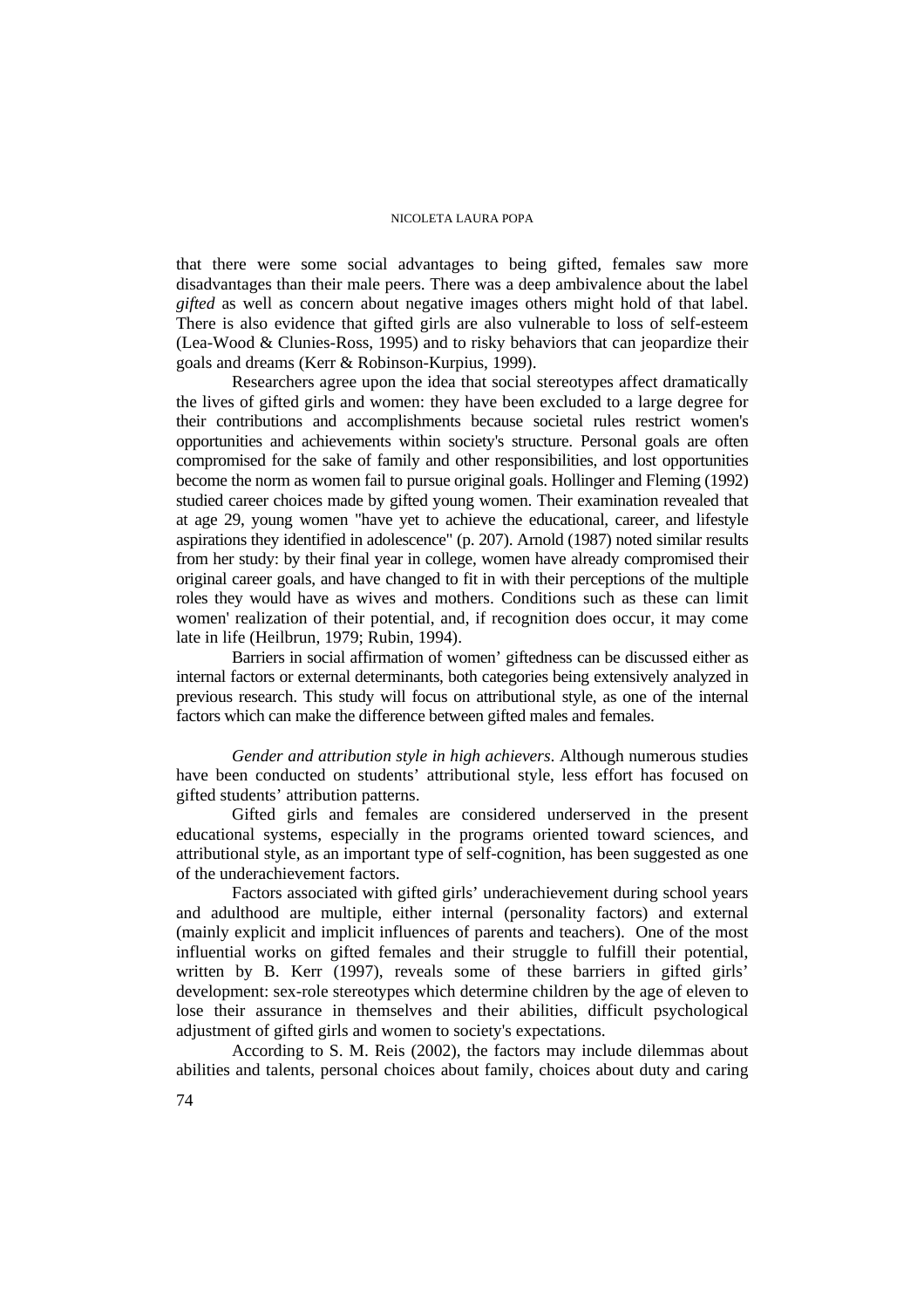and nurturing the talents in oneself as opposed to putting the needs of others first, religious and social issues which consistently affect women across their life-spans, poor planning, hiding abilities and differences, perfectionism, *attributing success to luck rather to ability*, poor choice of partners, and confusing messages from home about politeness.

Although the causes for gender differences are still disputed in the literature, the focus of research has shifted during the last few years towards explanations based on differing self-related cognitions and more socialization oriented approaches. Noteworthy among the latest explanatory theories (for an overview see Ziegler & Heller, 1997; Beerman et al., 1992) is the amount of importance attached to various differing socialization experiences attributed to gender which can, to a certain extent, be effective even before formal instruction has started.

According to Broom et al (1998) these socialization experiences can be subdivided into two components: self-related cognitions, particularly attribution style, self-concept or implicit theories of abilities, and previous experiences. Research shows that boys prove themselves to be significantly more adept at both of these components (Ziegler, Heller & Broome, 1996 cited by Broom et al, 1998). The results of their study on physics achievement show that shutting the gender gap in physics by compensating for the deficits in prior knowledge among the girls is illusionary. As depicted by the regression analysis conducted within the mentioned study, neither prior knowledge nor talent level can explain the gender differences evident in physics course grades. These findings strongly support that gender differences in physics/science achievement are more influenced by the second component of physics-related socialization experience: self-related cognitions, such as domain specific self-concept or attribution style connected with achievement results. Based on this conclusion, authors recommend intervention treatments aiming changes in self-related cognitions of the girls, particularly an improvement of dysfunctional attribution styles.

Similar findings are also reviewed by S. L. Hanson (1996): personality characteristics that vary by gender and have an impact on achievement especially in sciences include confidence and self-esteem, sex-role attitudes, educational/occupational expectations and locus of control. These personal resources persist in their importance through the school years, and influence achievement even after the high school years. Notably, one's perceptions of one's ability in sciences and attribution of success to ability have been reported to be important predictors of participation and performance in science during college. Authors suggest that men have the advantage on last dimensions discussed.

Social stereotypes encourage girls to adopt self-conceptions and values that demote science interest and achievement. These self-conceptions lead to a pattern of learned helplessness with respect to science and mathematics, with success attributed to luck and failure to lack of ability. In girls, this pattern of attribution of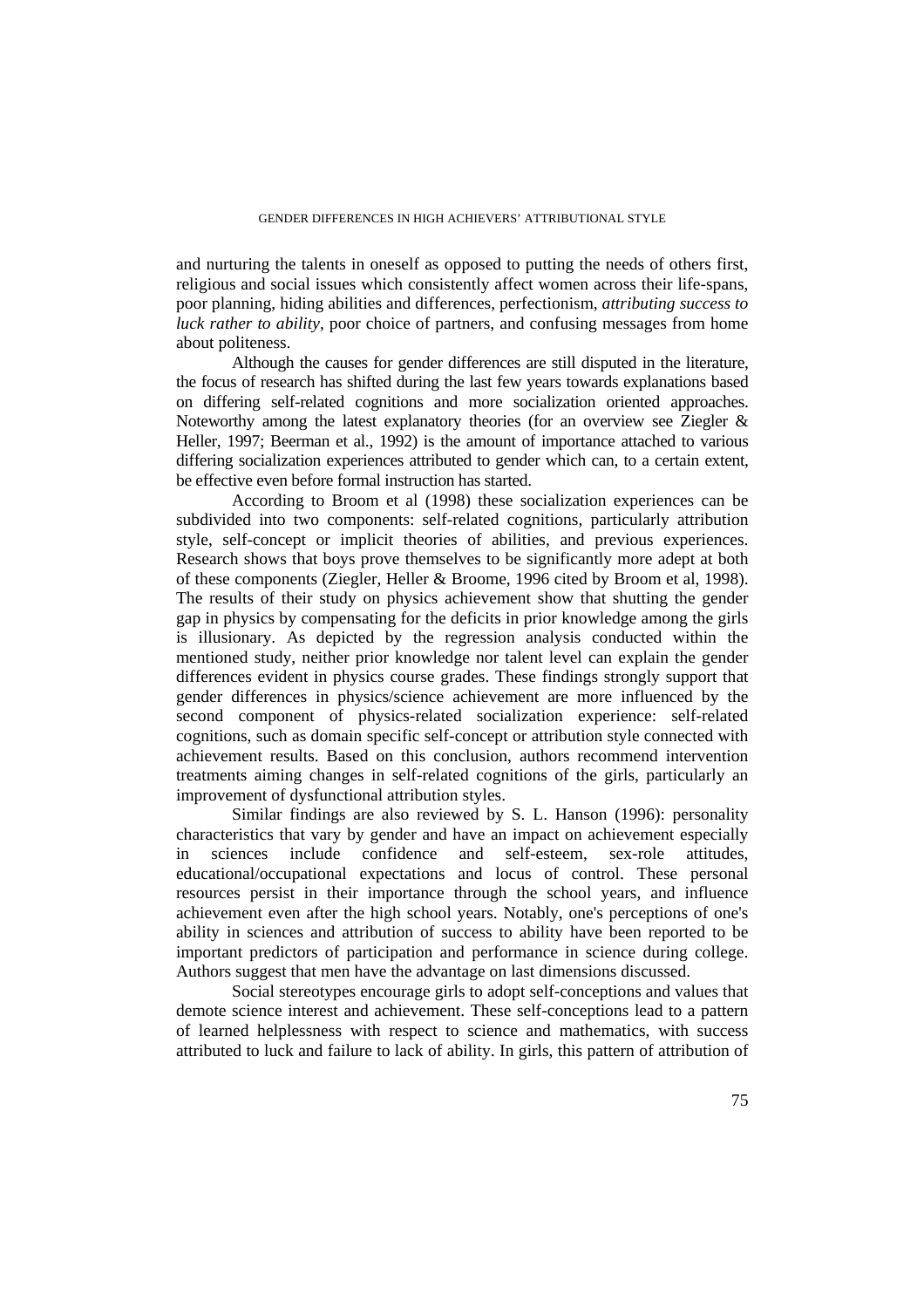success and failure with respect to science and mathematics increases from elementary to high school (Hamilton & Tindall, 2004).

Reviewing the literature available at the time, DeMoss, Milich & DeMers, S. (1993) support this body of research suggesting that gender differences in attributional styles are linked to social learning factors such as sex-role stereotypes and differential evaluation feedback from parents and teachers. Generally, females tend to attribute negative events to internal, stable, and global causes, while males tend to attribute negative events to external, unstable, and specific causes. Their empirical study proved no difference between attribution scores for both positive and negative events among high achieving boys and girls. Beyond these results, attributional style was shown to correlate significantly with creativity and depression in gifted students.

Several studies on gifted psychology and education emphasize that gifted girls' achievement and processes associated with career orientation and development in adulthood are liked with some syndromes, which may be also identified in non-gifted population, but are constantly reported for gifted girls and females. One of the syndromes studied in relation with gifted girls and women – the "*fear of success*" (first introduced by Horner in 1970) – illustrates their beliefs according to which their success and achievement would eventually lead to rejection by their pears and families (Rakow, 2005).

Two relevant studies are to be mentioned in relation with fear of success syndrome: Arnold's (1995) work on high school students and Ludwig's (1996) research on Olympic contenders. Arnold reported high school girls loosing confidence in their ability after few years of college, and lowering assessment of their intelligence. The author suggests this phenomenon to be a cause for changing college plans, goals for graduate study, choice of career or of a partner. Ludwig (1995) found fear of both success and failure in participants, but fear of success has been proved to be primarily a female issue: "Fear of success for women seems to initiate from a cognitive belief system that sometimes becomes an insurmountable obstacle to success" (p. 31).

A related issue well documented in the literature is the *imposter syndrome* (Clance & Imes, 1978; Clance, 1985), which describes the low sense of self-esteem that occurs when gifted females attribute their success to external factors and judge their achievement as accidental or undeserved. The difficulty experienced by many gifted women in understanding the complex relationship between effort and ability is related to the imposter syndrome (Johnsen & Kendrick, 2005).

The two phenomena previously described are directly linked to high achieving girls' attributional style, and this line of reasoning emphasizes the importance of the feature in studying the psychological and behavioral profile of gifted females.

# **The present study**

Based on the literature review, we tested the general hypothesis that girls (with average and high level of achievement) tend to make more internal, stable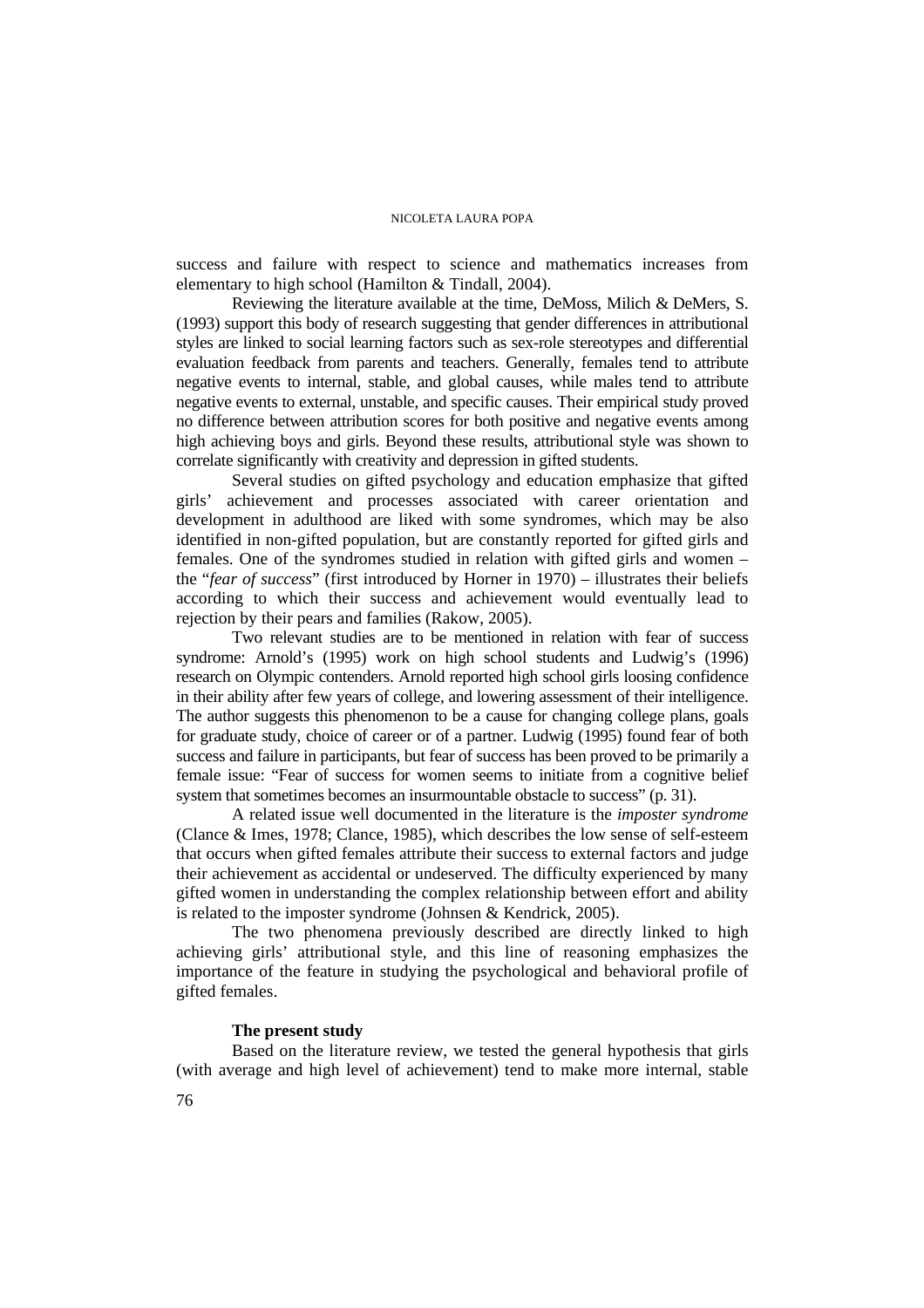and specific attributions than boys, especially in the case of negative events (higher scores for locus of control, stability, and global attribution, and lower scores for differential locus of control and differential stability).

Specific research hypotheses derived from the one mentioned above have been tested, using descriptive and inferential statistics.

## **Method**

*Participants.* The sample included 113 Romanian high school students, 60 males and 53 females, 58 with average achievement / intellectual ability and 55 identified as high achievers / above average intellectual ability. The level of intellectual ability was estimated based on intelligence test results (under and above the score of 120), as reported by the school counselors. In addition, school achievement and participation in various academic contests has been considered in including students in one of the two groups (See also Table 1 below).

### **Table 1.**

| Crosstabulation: Gender * Achievement level |        |                          |               |       |
|---------------------------------------------|--------|--------------------------|---------------|-------|
|                                             |        | High/Average Achievement |               | Total |
|                                             |        | Average                  | Above average |       |
| Gender                                      | Male   | 32                       | 28            | 60    |
|                                             | Female | 26                       | 27            | 53    |
| Total                                       |        | 58                       | 55            | 113   |

*Instrument***.** *Attributional Style Questionnaire* (*ASQ,* Peterson et al., 1982) with positive and negative events adapted to participants' age was applied for measuring the dependent variable. The instrument was previously adapted and piloted; computed reliability (Cronbach's Alpha) for the resulted version is 0.77. Attributional style involves two aspects of an event: the valence (where the outcome is experienced as positive or negative) and whether the event involves individual achievement or affiliation (relationship to others). The perceived cause of the event is a function of a) the extent to which the individual believes that the causes of the event are internal or external and b) whether the causes are seen as stable or variable. There are four attributional patterns: a) *self-effacing* - external attributions for good events and internal attributions for negative events; b) *external* - external attributions for good events and bad events; c) *self-enhancing* external attributions for negative events and internal attributions for positive events; d) *internal* - internal attributions for good and bad events.

The questionnaire asks respondents to make causal interpretations for twelve hypothetical situations that might happen to a student. There are six affiliation events involving relationships with other people (example: "I had an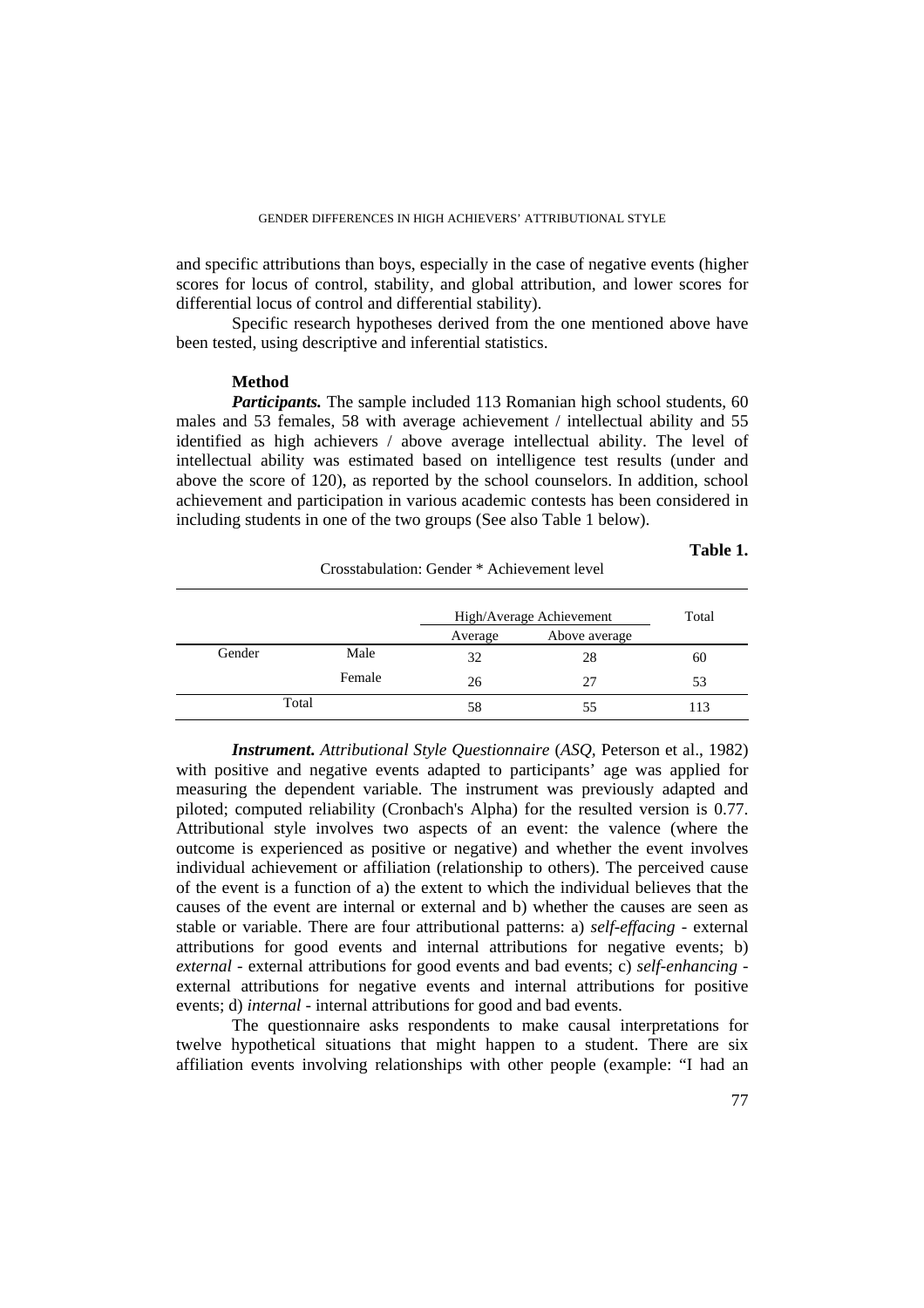argument with my best friend in the class") and six achievement events (example: "I got a bad grade in one subject"). Half of each subset is positive in outcome (example for positive affiliation situation: "I meet a friend, who compliments me on my look"; example for positive achievement situation: "I finished an important project, and it was appreciated") and half is negative (example for negative affiliation situation: "A friend needs my help, but I don't offer any support"; example for negative achievement situation: "I cannot finish all school tasks assigned to me"). Individual respondents are asked to imagine the outcome if it were to happen to them. They indicate their perception of the major cause for the event on 7-point scales representing locus (from 1=totally due to other people or circumstances to 7=totally due to me), stability (from 1=will never again be present to 7=will always be present), and perceived globality of the cause  $(1=$  influences only this area of my life to 7= influences also other areas of my life).

Locus for events (the overall tendency to attribute events to internal or external causes) is computed by averaging the internality ratings for all twelve events. Differential locus (the tendency to perceive the causes of positive events as more internal than the causes of negative events) is computed by subtracting mean locus ratings for negative events from those for positive events. Positive scores indicate a self-enhancing pattern; a negative score indicates a self-effacing pattern. Stability of causes is computed in a similar fashion. A positive score on differential stability indicates that good events are attributed to more stable causes than bad events (optimism). A negative score indicates that good events are attributed to more variable causes than bad events (pessimism). Perceived globality of events' causes is computed by averaging all correspondent scores for the twelve situations.

*Procedure.* Participants have been included in the sample and assigned to one of the subgroups according to the intelligence test score, reported by the school counselors (participants with scores under 120 in the group of students with average level of intellectual ability and participants with scores above 120 in the group of students with a high level of intellectual ability). School achievement and other academic performances have been also considered.

All participants completed the ASQ form in one application session, and scores have been computed respecting the computation procedure described in the previous section.

#### **Results**

Scores for *locus of attributional style for positive and negative events* have little variation among the four subgroups of the sample; however, highest mean  $(M= 4,84; SD= 0,73; respectively, M= 5,05; SD= 0,97)$  for these dimensions has been computed for high achieving girls (they tend to attribute causes for both positive and negative events more to themselves, and less to external circumstances). Scores for *stability of attributions for positive and negative events*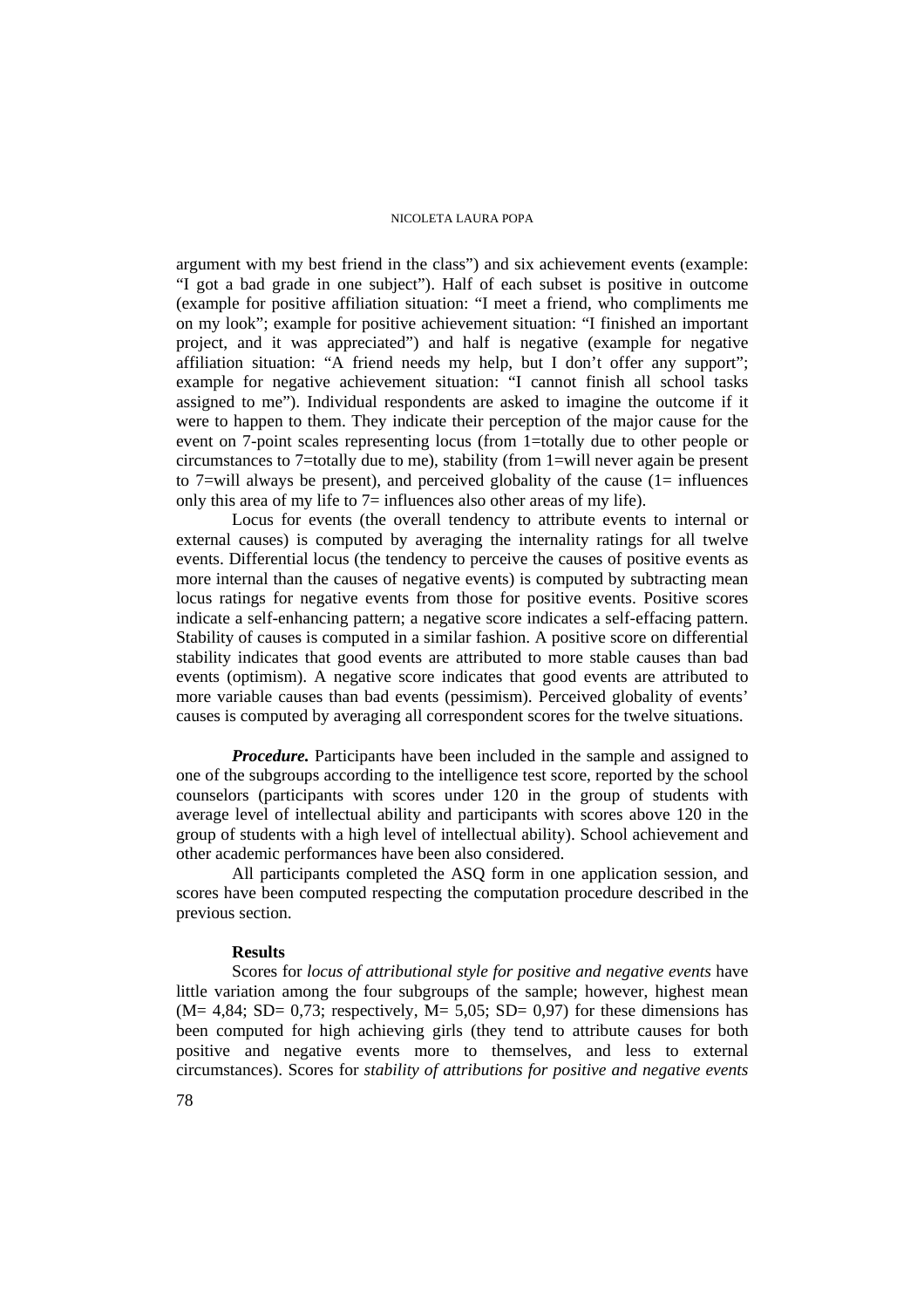can be described as more diverse, means ranging from  $M = 3.73$  (SD= 0.93) for high achieving boys/positive events, to  $M = 4.95$  (SD= 2,14) for high achieving girls/positive events, and from  $M = 3.94$  (SD= 0.67) for boys with average level of achievement/negative events to  $M = 4,50$  (SD= 0,69) for high achieving girls/negative events.

Scores for the global/specific dimension of attributional style indicate a certain variation according to participants' gender and level of achievement, indicating girls' tendency to more global attributions. Scores for high achieving girls ( $M = 4.72$ ; SD= 1,21), and average achieving girls ( $M = 4.95$ ; SD= 0,21) are higher than scores obtained by high achieving boys ( $M = 4.01$ ; SD= 0,76) and average achieving boys ( $M = 3.95$ ; SD= 0,41).

Mean levels for differential locus of attributional style (See also Figure 1) indicate a self-enhancing pattern for boys with average level of achievement (M=  $0.16$ ; SD=  $0.76$ ), and self-effacing attributional pattern for high achieving boys  $(M=-0.26; SD= 0.87)$ , high achieving girls  $(M=-0.12; SD=0.93)$  and girls with average level of achievement  $(M= -0.26; SD = 0.73)$ .



**Figure 1.** Mean /Differential locus of control

Scores for stability of attributional style (See also figure 2) indicate optimist patterns for both girls with average and high level of achievement (M= 0,01; SD= 1,11; respectively,  $M = 0.46$ ; SD= 1,98), and boys with average level of achievement ( $M = 0.01$ ; SD= 0.60). High achieving boys manifest a pessimist attributional style  $(M= -0.77; SD= 1.08)$ .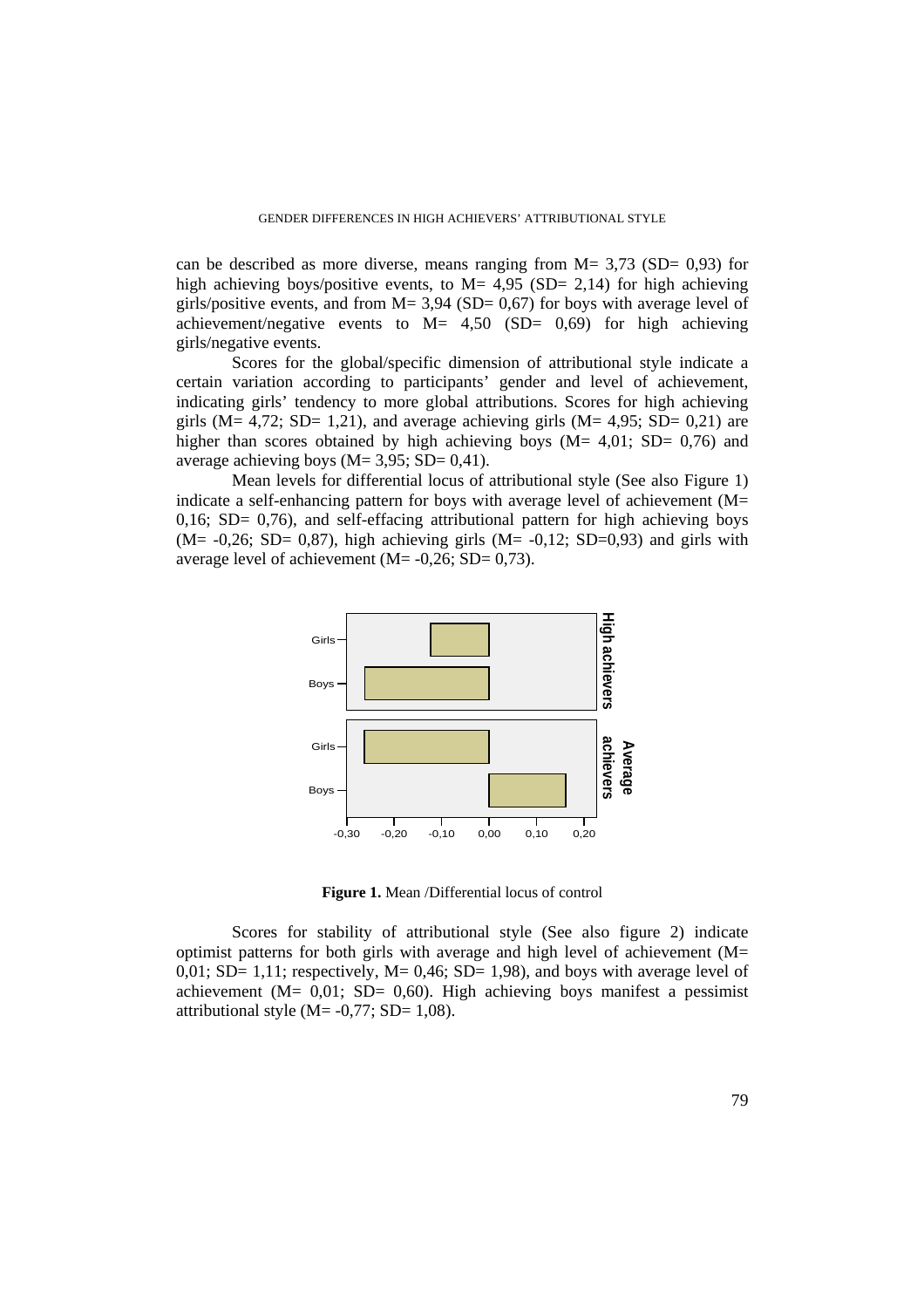

**Figure 2.** Mean/Differential stability

The investigation of the significance of differences among participants through an univariate analysis of variance revealed the following: there are not main or interaction effects of gender and achievement level on locus and differential locus of attributional style; there is a main effect of gender on stability of attributional style  $[F(3) = 10,98; p = 0,001]$ , but no interaction effect of gender and achievement; there is a main effect of gender on differential stability of attributional style  $[F(3) = 6.52; p=$ 0,012] and an interaction effect of gender and achievement level  $[F(3) = 6,34; p= 0,$ 013]; there is a main effect of gender on global attribution  $[F(3) = 10,98; p = 0,001]$ , but no interaction effect of the two variables considered.

Further statistical analysis reveals that girls tend to make significantly more stable attributions  $[t(111)= -3,33; p= 0,001]$  and to display more optimism  $[t(111) = -2.41$ ; p= 0,017/l. Gifted boys are significantly more pessimist than those with average level of achievement  $[t(58) = 2,75; p= 0,008]$  and manifest a more self-effacing pattern  $[t(58)=2,01; p= 0,049]$ . There is no significant difference between high and average achieving girls in terms of attributions' locus and stability. However, data suggest that gender influences gifted adolescents' attributional style: high achieving girls express more stable and optimist attributions  $[t(53)= 2,38; p= 0,021;$  respectively,  $t(53)= 2,60; p= 0,012$ . Give<br> **External factors** and  $\frac{1}{2}$  **External factors** ( $\frac{1}{2}$  **External factors** ( $\frac{1}{2}$  **Conserverse** action of the significance of differences atmosp participants through<br> **External factors** and  $\frac{1}{2}$  **Ext** 

Generally, girls produce more global attributions than boys  $[t(111)= -3,33; p=$ 0,001], but no significant difference have been computed for either high or average achieving participants, or the four sample's subgroups considered in the study.

## **Discussion**

The findings of our study support to some extent previous research outcomes on gifted students' attributional style: high achieving girls attribute failure mainly to internal factors (their own ability), and relate their success to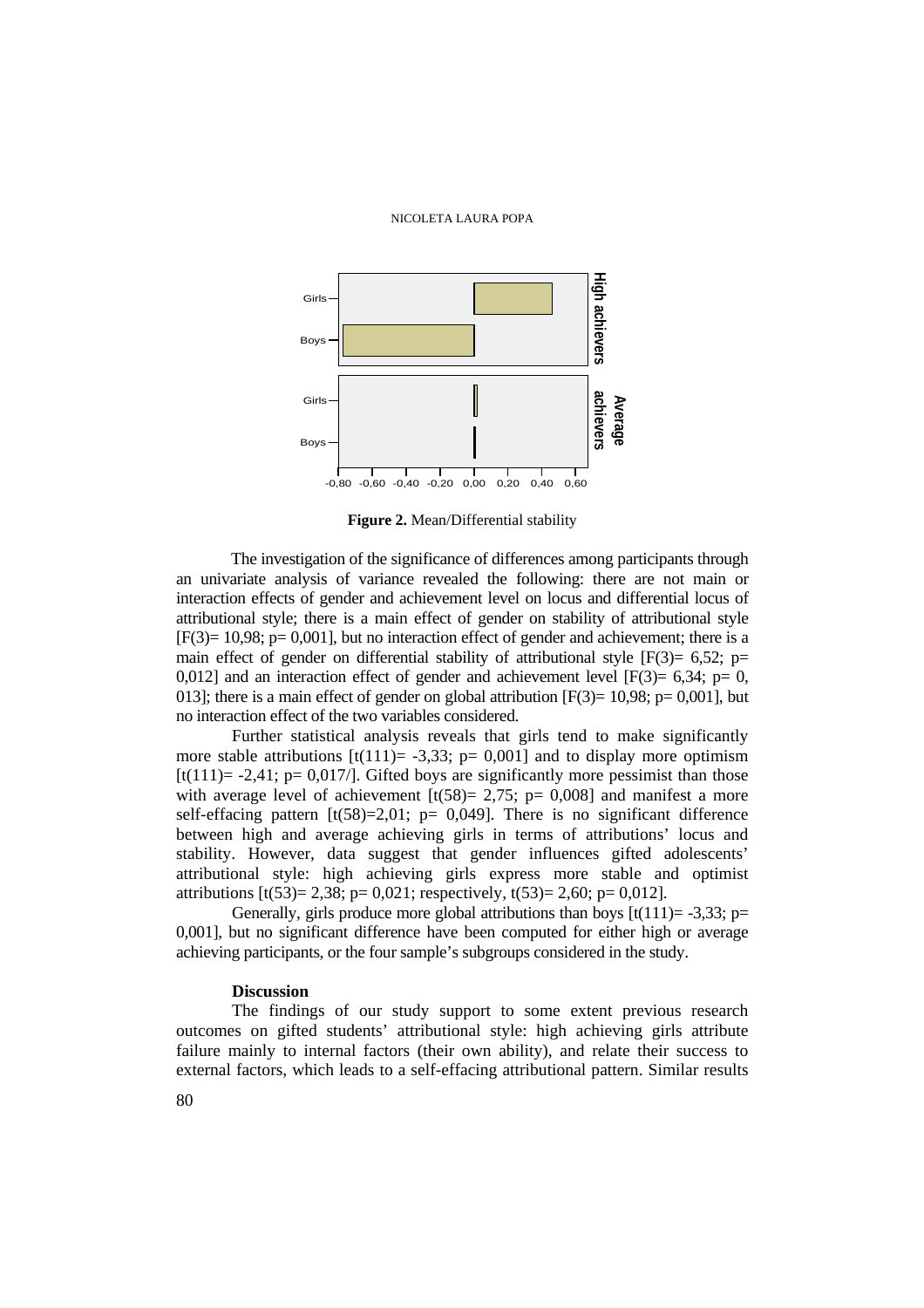have been reported in early and recent studies using attributional style as variable. Thus, the pioneering study of Seligman et al. (1984) reported that gifted students rated themselves as having more negative attributional styles; there is also some evidence that bright females develop maladaptive patterns over time if they continue to attribute failure to ability, rather than effort (Dweck, 1986), generally in areas where males traditionally perform better than females such as the sciences and mathematics. A study conducted by Assouline et al. (2006) noted that boys were much more attuned to ability as a basis for their success while higher percentages of girls focused on working hard.

However, our findings are to some extent inconsistent, giving the fact that differences among the four subgroups are not significant for some dimensions; gender rather than achievement level seem to determine significant effects. Similar contrasting findings can be also identified in other research (Assouline et al., 2006). One may speculate that this outcome may due to poor educational support for girls nowadays in family and school environments. Our results would stand against this way of reasoning, as high achieving boys are found to be significantly self-effacing and pessimistic in their attributions. Do boys face new challenges in today's social and educational environments, due to preoccupations within general public for girls' achievement and intellectual potential fulfillment? Or is this a feature of adolescent boys, either gifted or non-gifted? This type of questions may arise in interpreting research results, and giving appropriate and well-founded answers remains a point of reflection for future empirical inquiries.

As high achieving students (mainly girls) included in our sample display, to some extent, disadvantaging attributional style, we may suggest some educational implications of these findings. The literature includes several recommendations for specific intervention strategies to be conducted by both teachers and counselors: promotion of incremental ability of students, and attributional retraining techniques (Heller & Ziegler, 1996, 2001). The first intervention assumes that teachers can encourage students' beliefs in their abilities, which can determine the move from internal and stable locus control to an uncontrolled and flexible. Attributional retraining techniques cover the previously described intervention, but add some more structured approaches: teachers and counselor may chose modeling or commenting techniques. Modeling techniques are based on a role model, acting for the person whose attributional style has to be changed, who verbalizes the desired attributions or informs the person of a desirable attributional style. The other attribution technique is using clear written feedback on homework, projects and tests, giving precise information, positive but truthful.

Attributional retraining has been proven to be effective in the case of gifted children. A study on attributional retraining in the area of physics (Heller & Ziegler, 2001) examined the attributions of gifted girls whose intelligence was at least one standard deviation above the average of all high school students. These gifted young women attributed success in physics to luck (or other external factors)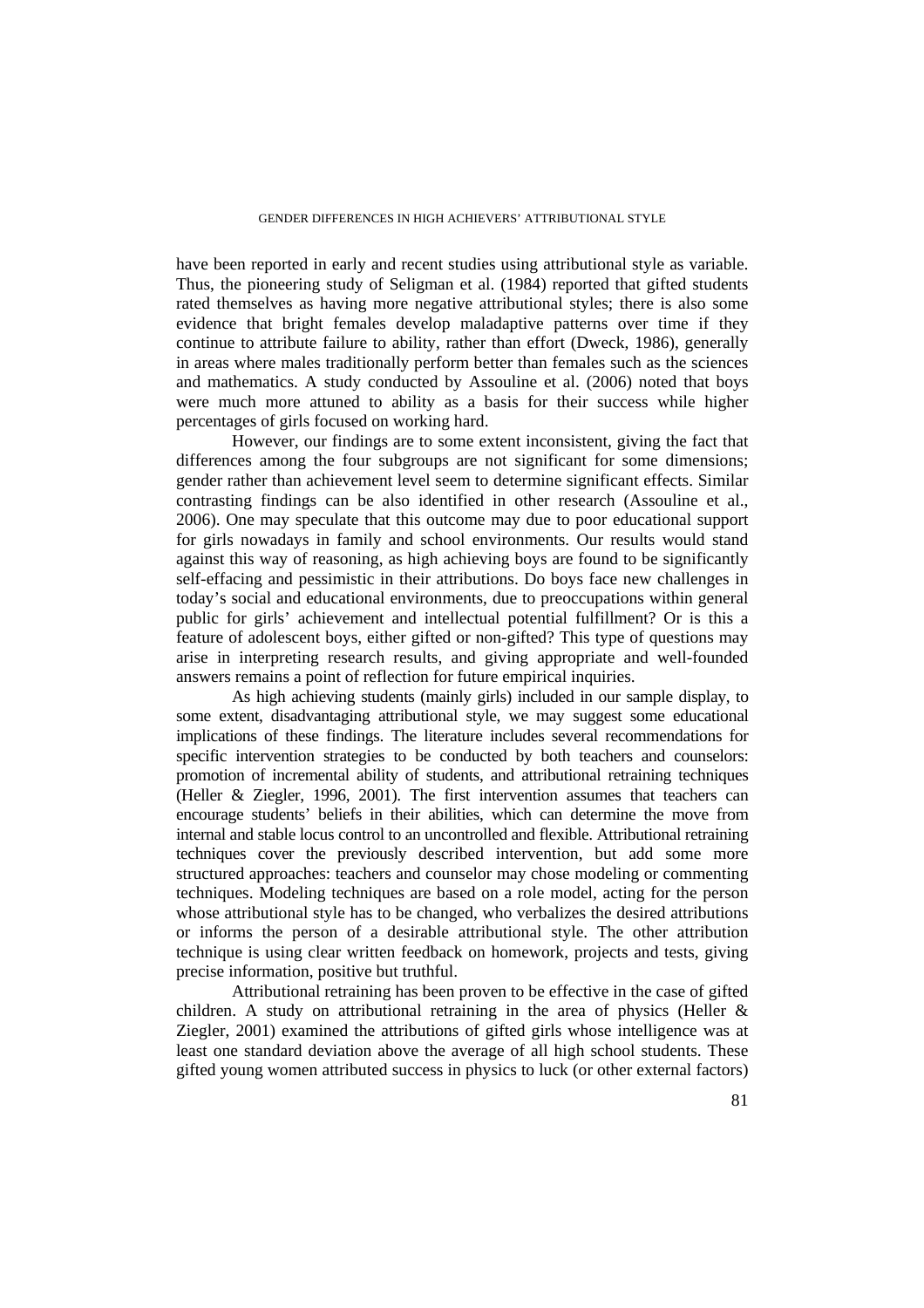and attributed failure to ability (internal factor). Boys responded with an opposite attributional style; success was attributed to ability (internal factor), and failure to bad luck (external factor) or insufficient effort (internal factor; Heller &Ziegler, 2001). Attributional retraining produced significant positive effects, and authors supports this approach, based on the premise of the potential negative impact on self-efficacy if attributions of success are made to luck or attributions of failure made to ability (Heller & Ziegler, 1996).

Although attributional retraining may be important, it aims only to provide individuals with an accurate image of their own competencies and abilities, and therefore the technique should be combined with other interventions which aim at improving knowledge (Heller & Ziegler, 1996).

Finally, some comments are to be made on limitations and cautions in interpreting our research results. The sampling procedure has been based on counselors' reports on results of intelligence tests, and also on school achievement analysis. Both counselors and teachers may be influenced in their decision by their own beliefs and conceptions; therefore more caution would be advisable in future research on high achieving students, and more information sources should be used for including participants in the gifted/non-gifted groups. Findings should be generalized with caution, not only because of sampling weaknesses, but given the specificity of the Romanian educational settings, and the emerging status of the issues of giftedness and gender in Romanian psychological and pedagogical research.

#### **Conclusions**

Our study aimed to focus on the problem of gender and achievement level as influencing factors for students' attributional style. Although the study findings are consistent with previous research outcomes, differences among the four subgroups (high and average achieving boys, high and average achieving girls) in terms of attribution patterns are not significant for some dimensions of the attributional style (internal/external locus, stable/ unstable attributions, global/specific attributions). Based on these results we can report that gender rather than achievement level seems to determine significant effects. No significant interaction effects of gender and achievement level on attributions' locus and stability have been found, while the two variables influence significantly the global dimension of attribution. Both high and average achieving girls tend to make more stable attributions, and are more optimistic than boys. They also make more global attributions, generalizing causes of an isolated event for all potential similar events. High achieving boys are more pessimistic than average achieving boys and all girls included in the sample, regardless their achievement level.

The outcomes partially cover our initial general assumption, stating that high achieving girls would show internal, stable and global attribution patterns, while boys would attribute events to external, unstable and specific causes. However, no specific attribution pattern has resulted for average and high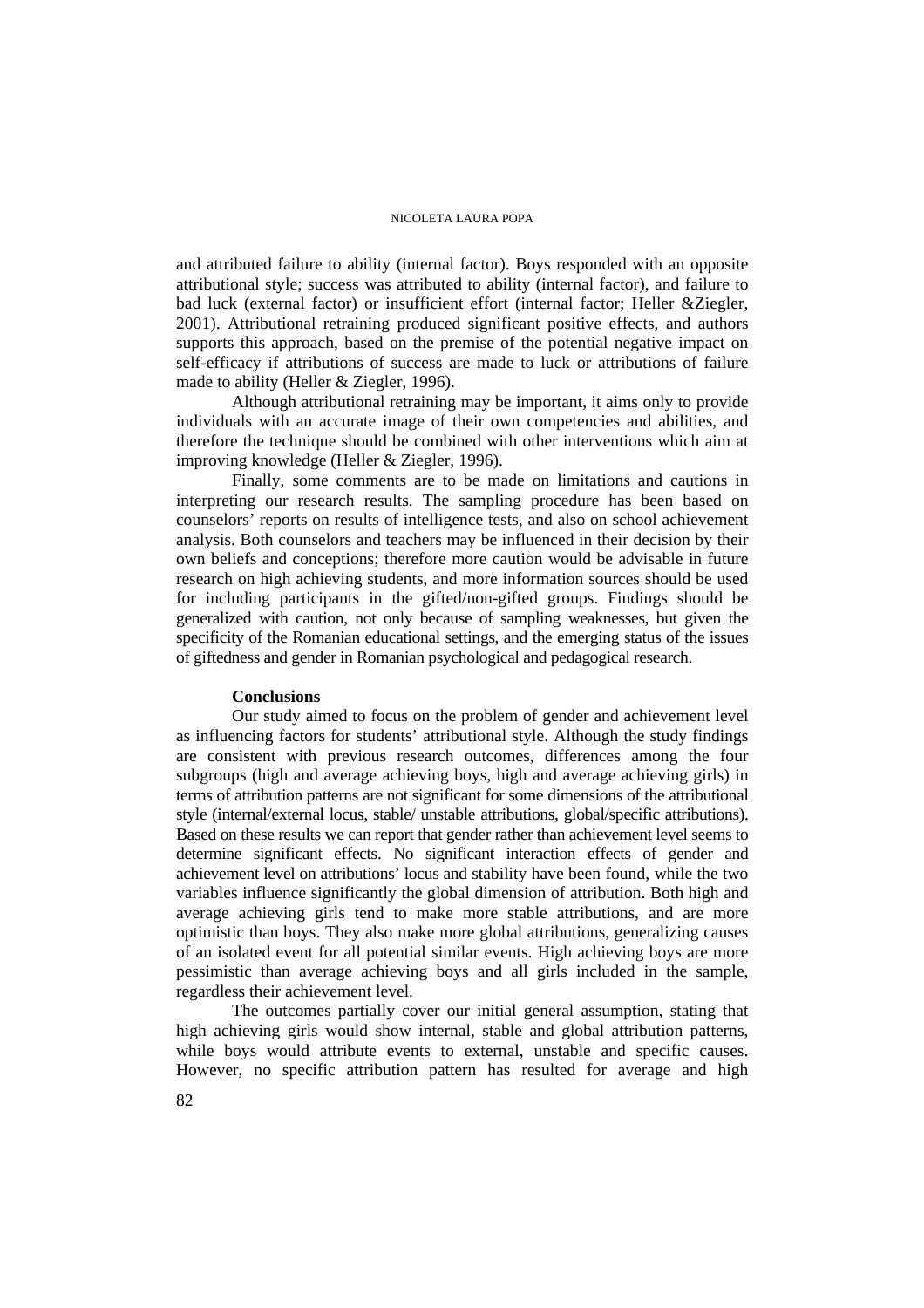achieving individuals, and gender effect is significant only for some attributional dimensions. Unexpected findings also resulted from the study, namely the pessimistic attribution pattern in high achieving boys. Although the data collected offer some empirical support for explaining effects of gender and achievement level on attributional styles, a more complex research design is needed for clarifying the present results. Having as rationale previously mentioned research limitations and some confusing results, we may conclude that further research is needed in order to confirm and sustain the present findings.

#### **REFERENCES**

- 1. Arnold, K. D. (1995). *Lives of Promise*. San Francisco: Jossey-Bass Publishers.
- 2. Assouline, S.G., Colangelo, N., Ihrig,D., Forstadt, L. (2006). Attributional Choices for Academic Success and Failure by Intellectually Gifted Students. *Gifted Child Quarterly*, 50, 283-294.
- 3. Bizzari, J. C. (1998). An Intergenerational Study of Three Gifted Women: Obstacles and Challenges Confronting Women of High Potential. *Roeper Review*, 21(2), 110-116.
- 4. Burnette, H., Tindall, T. (2004). Gender Disparity in Science Education: The Causes, Consequences, and Solutions. Contributors. *Education*, 125(2), 282-295
- 5. Campbell, P., Clewell, B. C. (1999). Science, math and girls: Still a long way to go. *Education Week*, 9 /15/99, 50-51.
- 6. Clance, P. R., Imes, S. (1978). The imposter phenomenon in high achieving women: dynamics and therapeutic intervention, *Psychotherapy: Theory, Research and Practice*, 15, 241-245.
- 7. Clance, P. R. (1985). The imposter phenomenon, *New Women*, 15(7), 40-43.
- 8. DeMoss, K., Milich, R., DeMers, S. (1993). Gender, creativity, depression, and attributional style in adolescents with high academic ability. *Journal of Abnormal Child Psychology*, 21, 455-467.
- 9. Dresel, M., Heller, K. A., Broome, P., Ziegler, A. (1998). Gender Differences in Science Education: The Double-Edged Role of Prior Knowledge in Physics. Roeper Review, 21(2), 101-106.
- 10. Dweck, C. S. (1986). Motivational processes affecting learning. *American Psychologist, 41*, 1040–1048.
- 11. Gagné, F. (1999). My convictions about the nature of abilities, gifts, and talents. *Journal for the Education of the Gifted*, 22(2), 109-136.
- 12. Gallagher, J. (1985). *Teaching the gifted child* (3rd Edition). Boston: Allyn and Bacon.
- 13. Gardner, H. (1999). *Intelligence Reframed*, Basic Books Inc., New York.
- 14. Hanson, S. L. (1996). Lost talent. Women in the sciences, Philadelphia: Temple University Press.
- 15. Hay, C., Bakken, L. (1991). Gifted sixth-grade girls. Similarities and differences in attitudes among gifted girls, non-gifted peers, and their mothers. *Roeper Review*, 13(3), 158-160.
- 16. Heller, K. A., & Ziegler, A. (1996). Gender differences in mathematics and the sciences: Can attributional retraining improve the performance of gifted females? *Gifted Child Quarterly, 40*, 200–210.